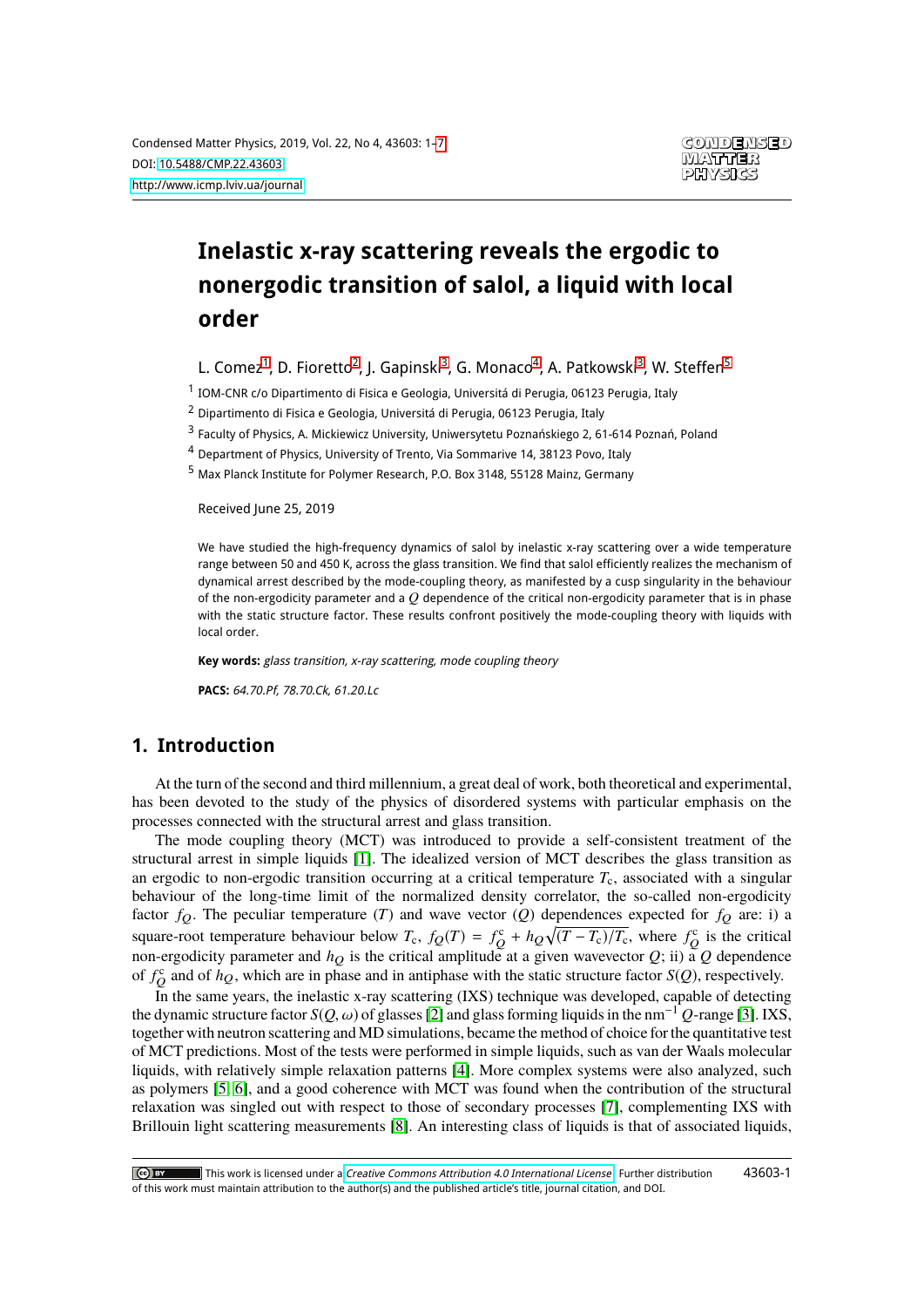where local order extends over several neighboring molecules, giving rise to a pre-peak in the low-*Q* region of *S*(*Q*). A pioneering work performed by some of us on the associated liquid m-toluidine provided experimental evidence that hydrogen bond clustering can coexist with the signature of the ergodic to non-ergodic transition predicted by the MCT [\[9,](#page-5-8) [10\]](#page-5-9).

In the present work, we extend this investigation to salol, a widely studied glass-forming system [\[11–](#page-5-10) [14\]](#page-6-1).

#### **2. Experiment**

Salol (Phenyl salicylate, Fluka, purity > 98%) was dried under vacuum for three days at 95 °C. To remove dust as potential sites of heterogeneous nucleation, the sample was then filtered through a 0.22 µm Durapore (Millipore company) filter into dust free vials which were sealed until used in the actual experiment to fill the sample cells.

IXS experiments were performed at the very high energy resolution beamlines ID16 and ID28 of the European Synchrotron Radiation Facility (ESRF), Grenoble. The monochromator and analyzer crystals were operated at backscattering configuration corresponding to an incident photon energy of 21.747 keV and a total energy resolution of 1.5 meV. Spectra were taken at *Q*-values between 1 and 15 nm−<sup>1</sup> in steps of 1 nm−<sup>1</sup> at temperatures between 50 and 450 K. All spectra were corrected for scattering of the empty cell and normalized to the monitored incoming intensity.

In figure [1](#page-1-0) we report some IXS spectra for selected temperatures at the fixed exchanged wave vector  $Q = 2$  nm<sup>-1</sup> (left-hand panel), and some spectra obtained for different values of  $Q$  at  $T = 241$  K (right-hand panel).

## **3. Results and discussion**

All measured spectra show quasielastic and inelastic contributions, whose characteristic parameters were obtained by fitting the convolution of the instrumental resolution function  $R(\omega)$  with a model for



<span id="page-1-0"></span>**Figure 1.** Left-hand panel: IXS spectra of salol taken at  $Q = 2$  nm<sup>-1</sup>, at the indicated temperatures. Right-hand panel: IXS spectra of salol taken at  $T = 241$  K, at the indicated *Q* values. The fitting curves (solid lines), the quasi-elastic contributions (dash-dotted lines) and the inelastic contributions (dashed lines) to the total fit are reported together with the data points (open circles).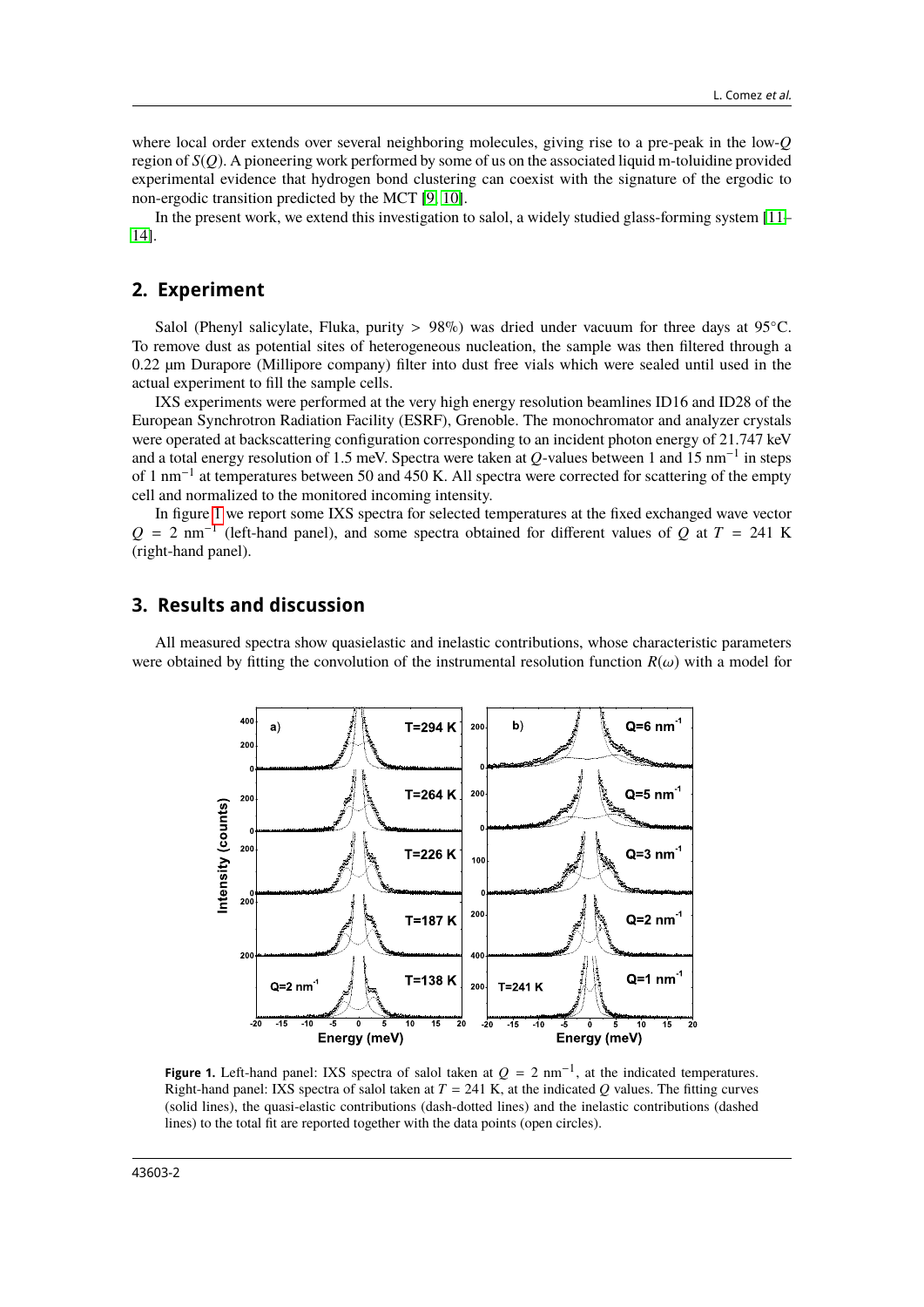

<span id="page-2-0"></span>**Figure 2.** Left-hand panels: Linear dependence on *Q* of the longitudinal acoustic frequency in the low-*Q* range. Right-hand panels: In the *Q* region, where the acoustic dispersion relation is linear, the broadening of the acoustic excitations shows a *T*-independent  $Q^2$  behaviour.

 $S(O, \omega)$  including a delta function for the quasielastic line and a damped harmonic oscillator for the two inelastic side peaks [\[15\]](#page-6-2), which are due to the Brillouin scattering of photons by longitudinal acoustic (LA) modes propagating in salol. From this fitting procedure, the characteristic frequency  $(\Omega)$  and linewidth (Γ) (FWHM) of the LA modes were obtained, together with the intensities of the quasielastic and inelastic contributions,  $I_{el}(Q)$  and  $I(Q)$ .

Figure [2](#page-2-0) shows the values of Ω and Γ obtained by the fitting procedure, as a function of *Q* and for three selected temperatures. The almost linear behaviour of  $\Omega$  vs.  $\Omega$  allows us to estimate the average value for the velocity  $(v)$  of the LA modes in the low  $\hat{Q}$  regime by fitting to the first four data points the expression:  $\Omega = v \cdot Q$ . In the same region, the almost quadratic behaviour of Γ vs. *Q* gives an estimate of the unrelaxed value of the longitudinal kinematic viscosity  $D_L$  and thermal diffusion  $D_T$  through  $D_{\rm L} + (\gamma - 1)D_{\rm T} = \Gamma/Q^2$  with  $\gamma$  being the ratio of specific heats.<br>Nelso iting and viscosities obtained by this mathed are report

Velocities and viscosities obtained by this method are reported in figure [3.](#page-3-0)

In the low temperature regime, the velocity of the LA modes obtained by IXS agrees very well with the unrelaxed sound velocities  $(v_{\infty})$  measured at much lower *Q* values by Brillouin light scattering (BLS) [\[16,](#page-6-3) [17\]](#page-6-4) and impulsive stimulated thermal scattering (ISTS) techniques [\[18\]](#page-6-5). For increasing temperature, a change of the slope of  $v(T)$  is visible close to the glass transition of salol  $T_g = 220$  K, where a more pronounced temperature dispersion starts to occur [\[19\]](#page-6-6). Interestingly, the temperature behaviour of  $v_{\text{IXS}}$  is also compatible [see linear extrapolations in figure [3](#page-3-0) (a)] with the existence of a further transition in the liquid at  $T_A = 348$  K.  $T_A$  was proposed and shown as the transition temperature of the  $\alpha$ -process from VFT to Arrhenius behaviour [\[20,](#page-6-7) [21\]](#page-6-8).

At the highest investigated temperatures, the values of  $v_{\text{BLS}}$  and of  $v_{\text{ISTS}}$  progressively approach those of the relaxed sound velocity  $v_0$ . Conversely, the values of  $v_{\text{IXS}}$  remain considerably higher than  $v_0$ , suggesting that IXS probes the unrelaxed sound velocity  $v_\infty$  also in the liquid phase. This is also supported by the temperature dependence of the linewidth of Brillouin peaks reported in figure [3](#page-3-0) (b). In fact, it can be seen that  $\Gamma/Q^2$  at the two lowest probed *Q* values is almost constant in the whole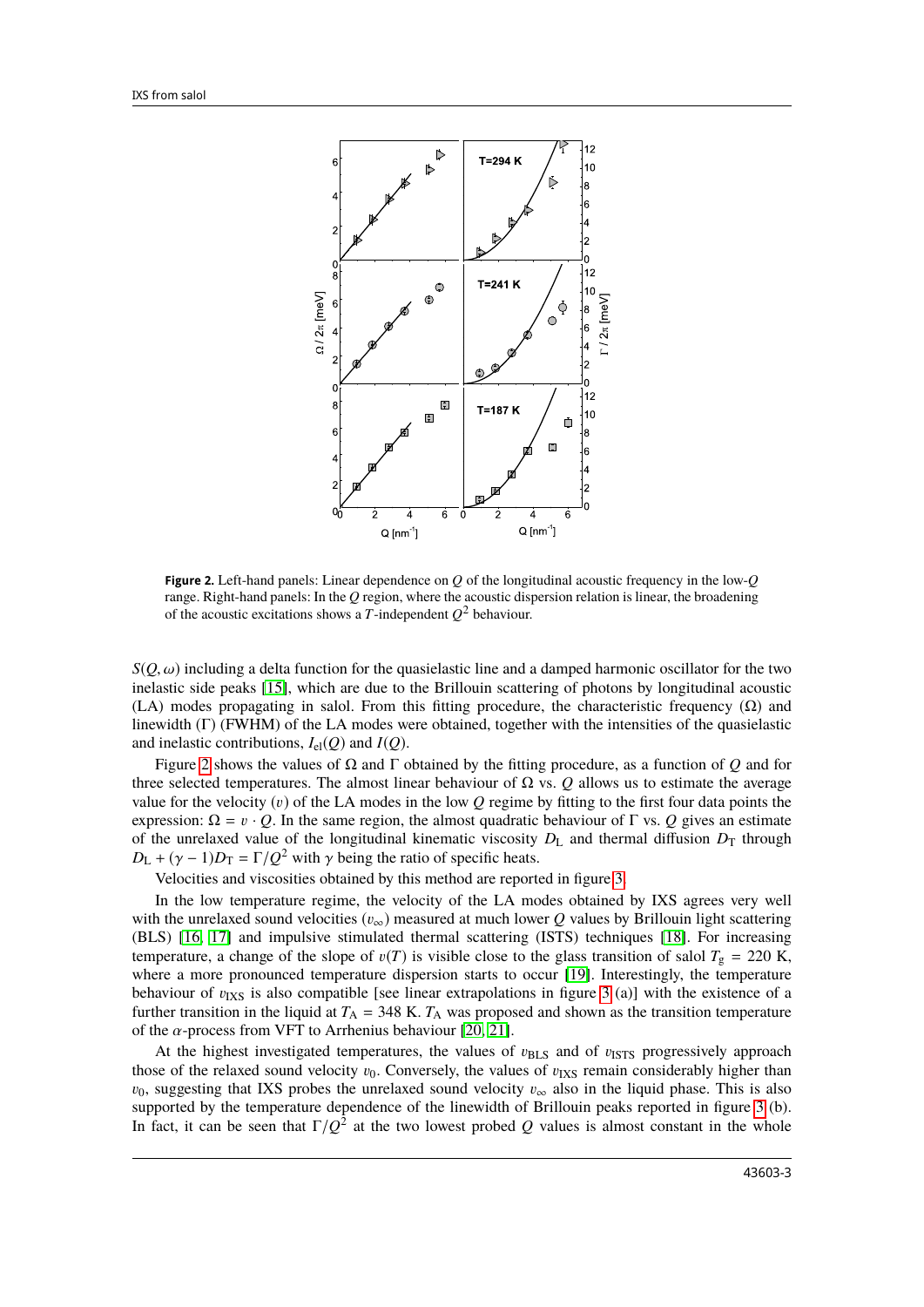

<span id="page-3-0"></span>**Figure 3.** (Colour online) Left-hand panel: Limiting high frequency longitudinal sound velocity (squares) determined by a DHO + delta function analysis of IXS spectra compared with the literature data. Evidence is given for two changes in the slope corresponding to  $T_g$  and  $T_A$ . Right-hand panel: Limiting high frequency longitudinal kinematic viscosity.

investigated temperature range suggesting that the mechanism responsible for the peak broadening in the glassy phase continues to dominate also at temperatures higher than *T*g. This result can be explained by the fact that, at the probed *Q*s, the phonon frequency is much higher than the rate of the structural relaxation (unrelaxed condition) and, therefore, the sound waves probe the system as "frozen" in the whole investigated temperature range. In this regime, the broadening of the Brillouin peaks is due to the disordered molecular structure rather than due to truly dynamic processes [\[22\]](#page-6-9).

An important consequence of the unrelaxed regime here probed by IXS is that the contribution of the structural relaxation to  $S(Q, \Omega)$  is all included within the area of the quasielastic peak. In this condition, the relative amplitude of the structural relaxation, i.e., the non-ergodicity parameter  $f<sub>O</sub>$ , can be obtained from the IXS spectra as the ratio of the intensities  $f_Q = I_{el}(Q)/[I_{el}(Q) + I(Q)]$ , and the analysis of the IXS spectra becomes a powerful tool to test the predictions of MCT.

Figure [4](#page-3-1) reports the temperature behaviour of  $f_Q$  at four different values of  $Q$ , showing clear evidence



<span id="page-3-1"></span>**Figure 4.** (Colour online) Temperature dependence of the effective non-ergodicity factor  $f_Q$  of salol for selected values of the exchanged wavevector *Q*. The red line is a guide for eyes to indicate the critical temperature  $T_c = 273 \pm 5$  K. The solid lines are the best fits obtained using the square-root function predicted by the mode coupling theory [\[1\]](#page-5-0).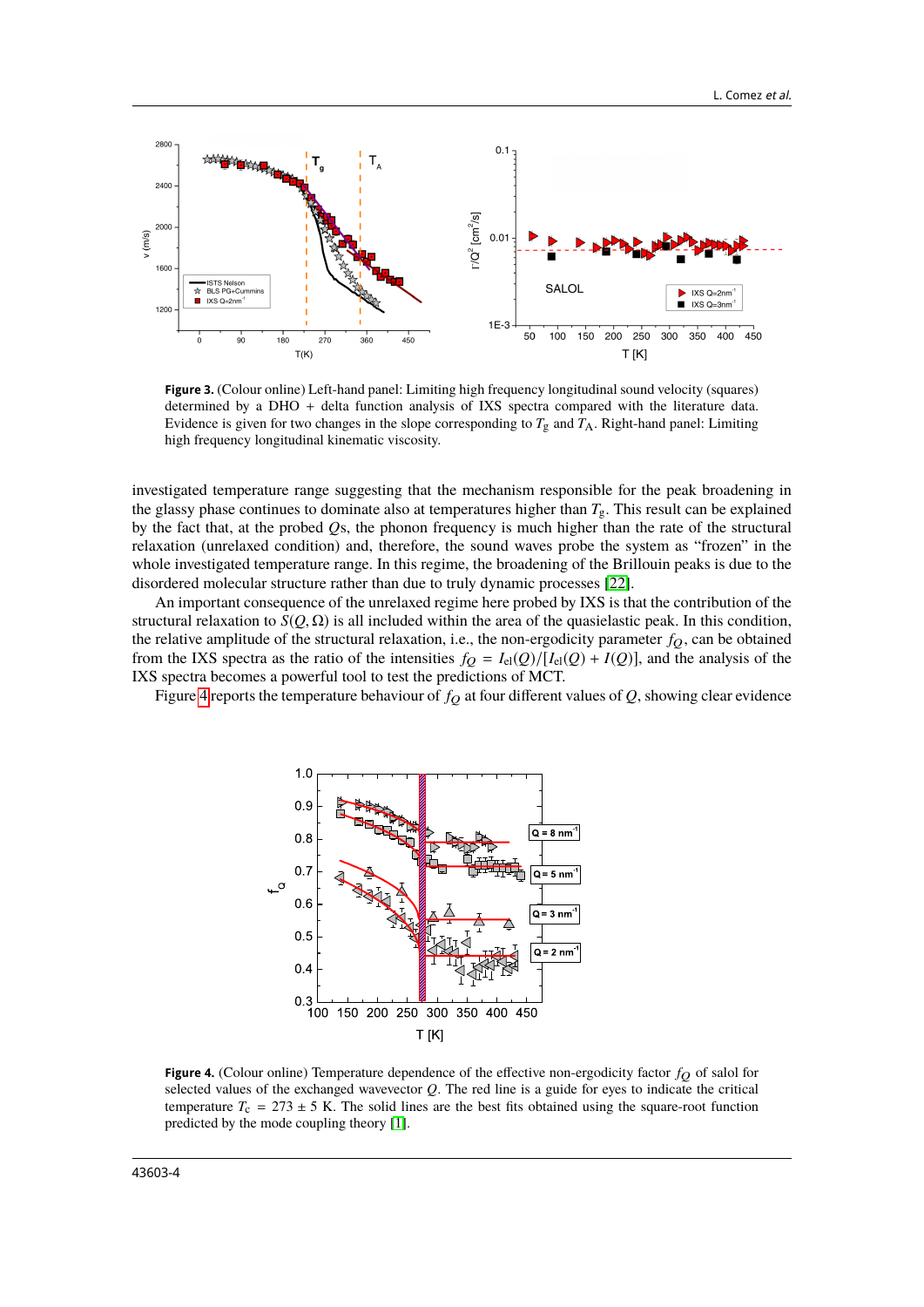

<span id="page-4-0"></span>**Figure 5.** Left-hand panel: The non-ergodicity parameter  $f_Q$  of salol at different temperatures. Right-hand panel: *I*(*Q*) obtained by wide angle x-ray scattering measurements.

of the square-root singularity predicted by the idealized MCT [\[1\]](#page-5-0), even more clearly than in the previously reported m-toluidine case [\[9\]](#page-5-8), due to the improved signal-to-noise ratio of the present IXS spectra. It is worth noting that the value of the critical temperature  $T_c = 273 \pm 5$  K is *Q* independent within experimental error, and that its value favourably agrees with previous estimates obtained from dielectric spectroscopy [\[23\]](#page-6-10) and from wide angle x-ray experiments combined with MD simulations [\[21\]](#page-6-8).

Figure [5](#page-4-0) shows that  $f_Q$  changes in phase with the static structure factor, in agreement with previous observations [\[9\]](#page-5-8). For  $T > T_c$ , MCT predicts a plateau in the temperature dependence of  $f_Q$ , i.e.,  $f_Q(T) = f_Q^c$ , which is also clearly visible in figure [4.](#page-3-1) The values of  $f_Q^c$ , on the whole, follow in phase the oscillations of the static structure factor (figure [6\)](#page-4-1), coherent with MCT calculations for simple liquids.

Based on these two evidences, consistent with the results previously obtained in m-toluidine, we can infer that the predictions of MCT for the existence of a square-root singularity at  $T_c$  and for its  $Q$ dependence are robust enough to be also observed in clustering systems [\[21,](#page-6-8) [24\]](#page-6-11).

A peculiar property of salol and m-toluidine which probably makes the cusp behaviour of the nonergodicity factor more visible than in other associated liquids is their high degree of fragility. In fact, a



<span id="page-4-1"></span>**Figure 6.** (Colour online) The plateau of the non-ergodicity factor  $f_Q^c$  oscillates in phase with the static structure factor.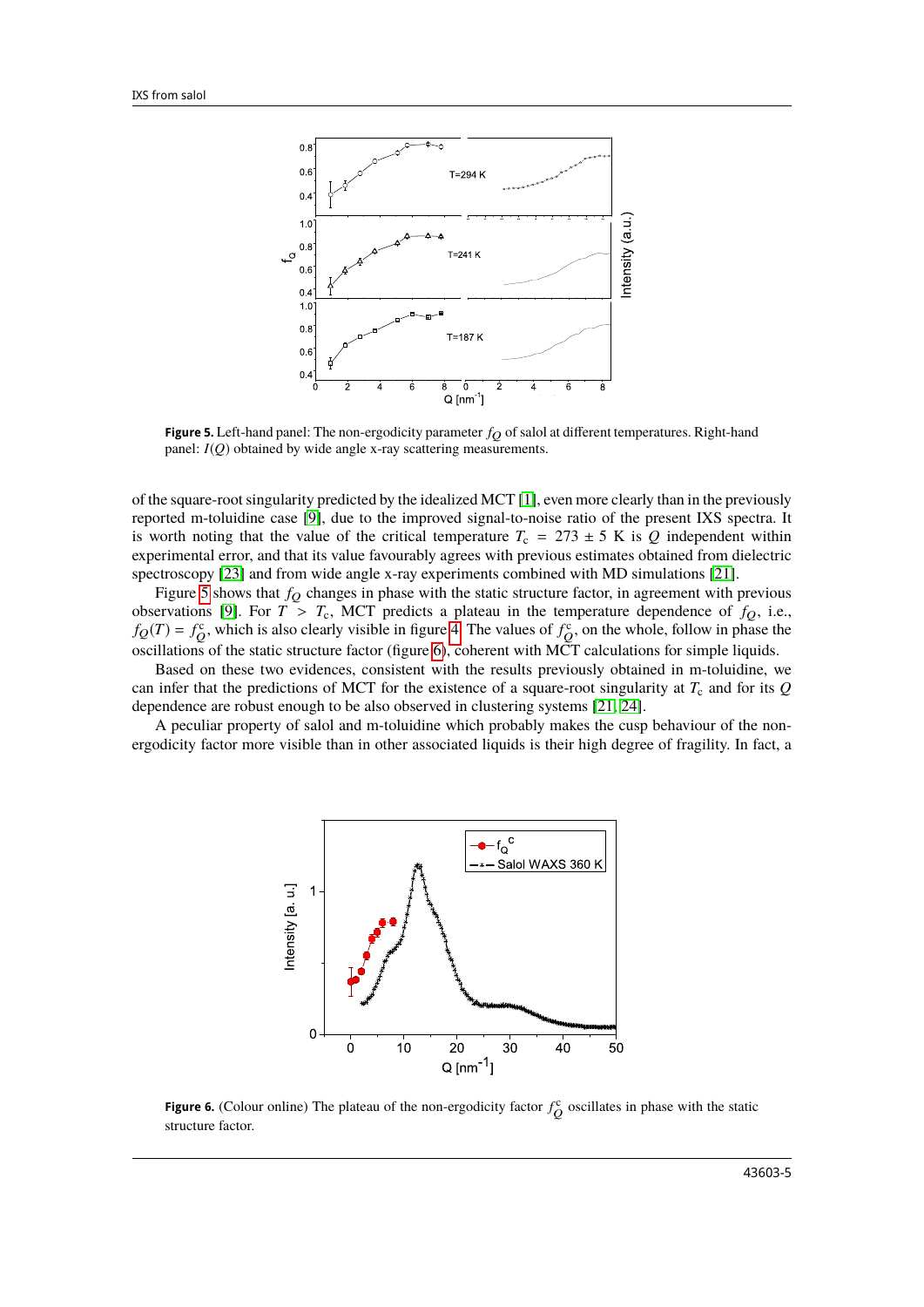phenomenological analysis of IXS spectra of glass-forming systems has revealed that the stronger is a glass former, the higher is the non-ergodicity factor around the glass transition [\[25,](#page-6-12) [26\]](#page-6-13). The non-ergodicity factor can be also expressed as the relative longitudinal modulus variation at  $T<sub>g</sub>$  [\[26\]](#page-6-13). For a strong glass former, like  $SiO_2$ , the value of  $f_Q$  at  $T_g$  is close to unity, and thus the amplitude of the square-root cusp is hardly visible within experimental error. Conversely, for fragile glass-formers such as m-toluidine and salol, fragility favours the visibility of temperature and *Q*-dependences of the non-ergodicity parameter, as shown here.

#### **4. Conclusions**

In conclusion, our findings corroborate the notion that the early stage of the structural arrest, where the cage effect dominates the molecular dynamics of simple liquids, shows a universal character — the square-root cusp of the non-ergodicity factor at a critical temperature  $T_c$  — which is also shared by liquids with a local order [\[9\]](#page-5-8). This is a non-trivial result since it suggests that the structural arrest which occurs in dense, simple liquids, shares some common, if not "universal", features with the structural arrest of locally ordered liquids, where the coordination number is determined by local symmetry constraints and where the mere significance of the cage effect is questionable. To this respect, it is interesting to recall that an IXS investigation of even more locally-structured glass formers, namely reactive binary mixtures, has shown the same signatures of the ergodic to non-ergodic transition predicted by the MCT [\[15\]](#page-6-2). In that system, in analogy to what is found in supercooled simple liquids, the ergodicity breakdown is observed far before the experimental glass transition, and the static structure evolving during the covalent bond formation is found to consistently affect the wave vector dependence of the non-ergodicity factor. It remains a current challenge to identify the appropriate MCT model that describes the structural arrest in presence of molecular association or even induced by chemical bonds.

#### **Acknowledgements**

Special thanks to Giancarlo Ruocco, who largely inspired our research on glasses.

#### **References**

- <span id="page-5-0"></span>1. Gotze W., Sjogren L., Rep. Prog. Phys., 1992, **55**, 241–376, doi[:10.1088/0034-4885/55/3/001.](https://doi.org/10.1088/0034-4885/55/3/001)
- <span id="page-5-1"></span>2. Benassi P., Krisch M., Masciovecchio C., Mazzacurati V., Monaco G., Ruocco G., Sette F., Verbeni R., Phys. Rev. Lett., 1996, **77**, 3835–3838, doi[:10.1103/PhysRevLett.77.3835.](https://doi.org/10.1103/PhysRevLett.77.3835)
- <span id="page-5-2"></span>3. Sette F., Krisch M.H., Masciovecchio C., Ruocco G., Monaco G., Science, 1998, **280**, 1550–1555, doi[:10.1126/science.280.5369.1550.](https://doi.org/10.1126/science.280.5369.1550)
- <span id="page-5-3"></span>4. Monaco G., Masciovecchio C., Ruocco G., Sette F., Phys. Rev. Lett., 1998, **80**, 2161–2164, doi[:10.1103/PhysRevLett.80.2161.](https://doi.org/10.1103/PhysRevLett.80.2161)
- <span id="page-5-4"></span>5. Fioretto D., Buchenau U., Comez L., Sokolov A., Masciovecchio C., Mermet A., Ruocco G., Sette F., Willner L., Frick B., Richter D., Verdini L., Phys. Rev. E, 1999, **59**, 4470–4475, doi[:10.1103/PhysRevE.59.4470.](https://doi.org/10.1103/PhysRevE.59.4470)
- <span id="page-5-5"></span>6. Frick B., Farago B., Richter D., Phys. Rev. Lett., 1990, **64**, 2921–2924, doi[:10.1103/PhysRevLett.64.2921.](https://doi.org/10.1103/PhysRevLett.64.2921)
- <span id="page-5-6"></span>7. Fioretto D., Mattarelli M., Masciovecchio C., Monaco G., Ruocco G., Sette F., Phys. Rev. B, 2002, **65**, 224205– 224210, doi[:10.1103/PhysRevB.65.224205.](https://doi.org/10.1103/PhysRevB.65.224205)
- <span id="page-5-7"></span>8. Comez L., Masciovecchio C., Monaco G., Fioretto D., Solid State Phys., 2012, **63**, 1–77, doi[:10.1016/B978-0-12-397028-2.00001-1.](https://doi.org/10.1016/B978-0-12-397028-2.00001-1)
- <span id="page-5-8"></span>9. Comez L., Corezzi S., Monaco G., Verbeni R., Fioretto D., Phys. Rev. Lett., 2005, **94**, 155702, doi[:10.1103/PhysRevLett.94.155702.](https://doi.org/10.1103/PhysRevLett.94.155702)
- <span id="page-5-9"></span>10. Comez L., Corezzi S., Monaco G., Verbeni R., Fioretto D., J. Non-Cryst. Solids, 2006, **352**, 4531–4535, doi[:10.1016/j.jnoncrysol.2006.01.164.](https://doi.org/10.1016/j.jnoncrysol.2006.01.164)
- <span id="page-5-10"></span>11. Comez L., Corezzi S., Fioretto D., Kriegs H., Best A., Steffen W., Phys. Rev. E, 2004, **70**, 011504, doi[:10.1103/PhysRevE.70.011504.](https://doi.org/10.1103/PhysRevE.70.011504)
- 12. Comez L., Fioretto D., Kriegs H., Steffen W., Phys. Rev. E, 2002, **66**, 032501, doi[:10.1103/PhysRevE.66.032501.](https://doi.org/10.1103/PhysRevE.66.032501)